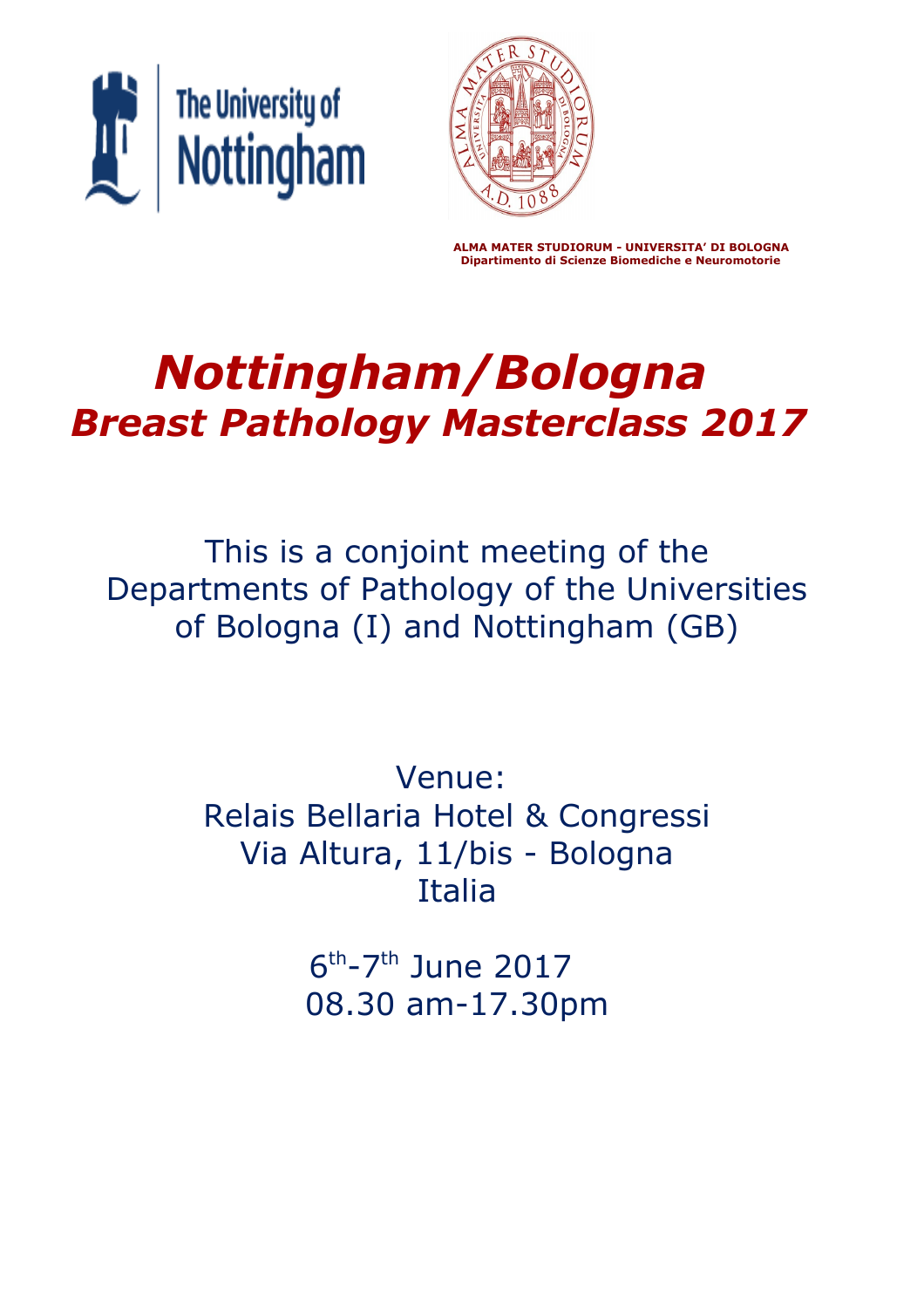# **Day 1 Theme of the Day: Challenging Breast Lesions**

| <b>Time</b> | <b>Speake</b><br>r | <b>Topic</b>                                                                                                                                                                                                                                                                      |  |  |  |  |
|-------------|--------------------|-----------------------------------------------------------------------------------------------------------------------------------------------------------------------------------------------------------------------------------------------------------------------------------|--|--|--|--|
| 08.30       |                    | <b>Registration</b>                                                                                                                                                                                                                                                               |  |  |  |  |
| 08.55       | <b>VE</b>          | Welcome                                                                                                                                                                                                                                                                           |  |  |  |  |
| 09.10       | <b>ER</b>          | IHC in breast pathology: Applications in the era of molecular tests.                                                                                                                                                                                                              |  |  |  |  |
| 09.45       |                    | <b>Discussion</b>                                                                                                                                                                                                                                                                 |  |  |  |  |
| 09.50       | <b>EP</b>          | Invasive lobular carcinoma and its variants.                                                                                                                                                                                                                                      |  |  |  |  |
| 10.20       |                    | <b>Discussion</b>                                                                                                                                                                                                                                                                 |  |  |  |  |
| 10.25       |                    | Coffee break                                                                                                                                                                                                                                                                      |  |  |  |  |
| 10.55       |                    | Presentation of the Digital Pathology tool (10 minutes).<br>Slide seminar 1: View of the cases and case discussion.                                                                                                                                                               |  |  |  |  |
| 12.00       | <b>MPF</b>         | Challenging breast lesions: Tumours with myoepithelial phenotype and<br>salivary gland-like features.                                                                                                                                                                             |  |  |  |  |
| 12.35       |                    | <b>Discussion</b>                                                                                                                                                                                                                                                                 |  |  |  |  |
| 12.40       | <b>VE</b>          | When <i>in situ</i> is not <i>in situ</i> and vice versa.                                                                                                                                                                                                                         |  |  |  |  |
| 13.10       |                    | <b>Discussion</b>                                                                                                                                                                                                                                                                 |  |  |  |  |
| 13.15       |                    | Lunch                                                                                                                                                                                                                                                                             |  |  |  |  |
| 14.10       |                    | Slide seminar 2: View of the cases and case discussion.                                                                                                                                                                                                                           |  |  |  |  |
| 14.40       | <b>AS</b>          | Neuroendocrine tumours of the breast.                                                                                                                                                                                                                                             |  |  |  |  |
| 15.05       |                    | <b>Discussion</b>                                                                                                                                                                                                                                                                 |  |  |  |  |
| 15.10       | <b>MPF</b>         | Challenging breast lesions: Uncommon but tricky breast lesions.                                                                                                                                                                                                                   |  |  |  |  |
| 15.25       |                    | <b>Discussion</b>                                                                                                                                                                                                                                                                 |  |  |  |  |
| 15.30       | <b>AS</b>          | Challenging breast lesions: Male breast cancer.                                                                                                                                                                                                                                   |  |  |  |  |
| 15.50       |                    | <b>Discussion</b>                                                                                                                                                                                                                                                                 |  |  |  |  |
| 15.55       |                    |                                                                                                                                                                                                                                                                                   |  |  |  |  |
| 16.25       | <b>IOE</b>         | Diagnostic pitfalls in breast pathology.                                                                                                                                                                                                                                          |  |  |  |  |
| 16.55       |                    | <b>Discussion</b>                                                                                                                                                                                                                                                                 |  |  |  |  |
| 17.00       | <b>VE</b>          | Slide Seminar: Cases from Azzopardi's collection and case discussion<br>Azzopardi's collection is located in the Institute of Pathology of Bologna<br>University and consists of over 3000 slides of breast lesions as well as 1500<br>slides of salivary gland and skin tumours. |  |  |  |  |
| 17.40       |                    | <b>Close</b>                                                                                                                                                                                                                                                                      |  |  |  |  |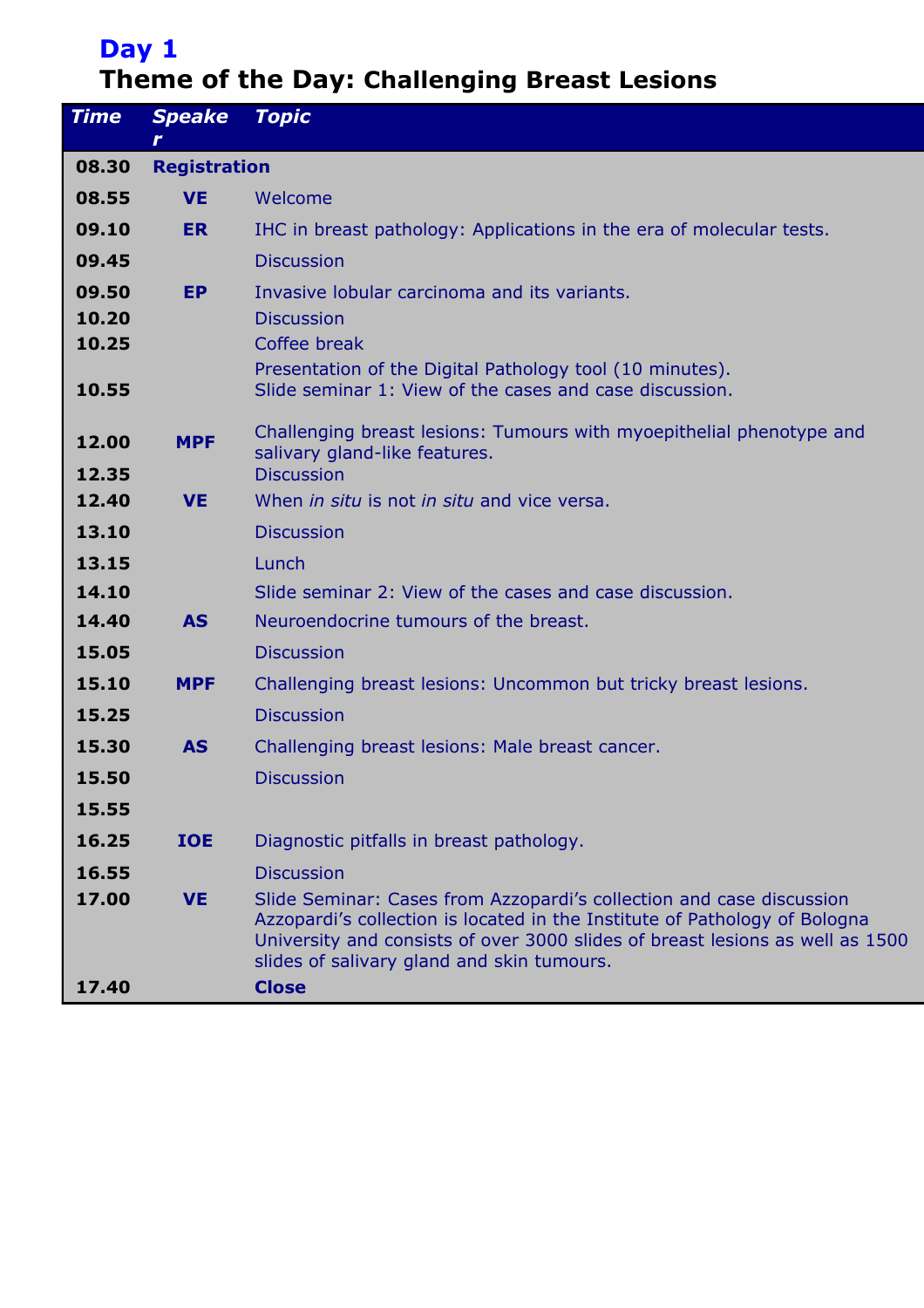# **Day 2**

# **Theme of the Day: Keys Issues of Clinical Relevance in Breast Pathology**

| <b>Time</b> | <b>Speaker</b>      | Topic                                                                  |
|-------------|---------------------|------------------------------------------------------------------------|
| 08.30       | <b>Registration</b> |                                                                        |
| 8.45        | <b>IOE</b>          | British breast pathology EQA: identification of diagnostic challenges. |
| 09.05       |                     | <b>Discussion</b>                                                      |
| 09.10       | GS, EP, ER          | Session 1 Keys Issues of Clinical Relevance in Breast Pathology*.      |
| 10.50       |                     | Coffee Break                                                           |
| 11.20       |                     | Slide seminar 3: View of the cases and case discussion.                |
| 12.30       |                     | Lunch                                                                  |
| 13.20       | EP, IOE, MPF,       | Session 2 Keys Issues of Clinical Relevance in Breast Pathology**.     |
|             |                     |                                                                        |
| 15.00       |                     | Slide seminar 4: View of the cases and case discussion.                |
| 16.00       | <b>ER</b>           | An update on the prognostic and predictive factors in breast cancer.   |
| 16.30       |                     | <b>Close and CME Test (only for Italian participants)</b>              |

AS: Anna Sapino; VE: Vincenzo Eusebi; IOE: Ian Ellis; EP: Elena Provenzano; ER: Emad Rakha; MPF: Maria Pia Foschini; GS: Gianni Saguatti.

# **\*Session 1**

- **GS**: Discussion of 4 cases with the relevant radiological findings (45 minutes).
- **EP**: Breast cancer and pregnancy (20 minutes).
- **ER**: New insights on fibro-epithelial lesions (20 minutes). General discussion (15 minutes at the end).

# **\*\*Session 2**

**EP**: Markers evaluation on core biopsies for neoadjuvant therapy (15 minutes).

**EP**: Androgen receptor and the biomolecular profile of breast cancer (15 minutes).

**IOE**: The prognostic value of HER2+ (can it be a new category?) (15 minutes). **IOE**: The concept of BRCAness and the role of pathologist on its evaluation (20

minutes) (20 minutes)

**MPF**: New insights on sentinel node evaluation (20 minutes).

Discussion (10 minutes at the end).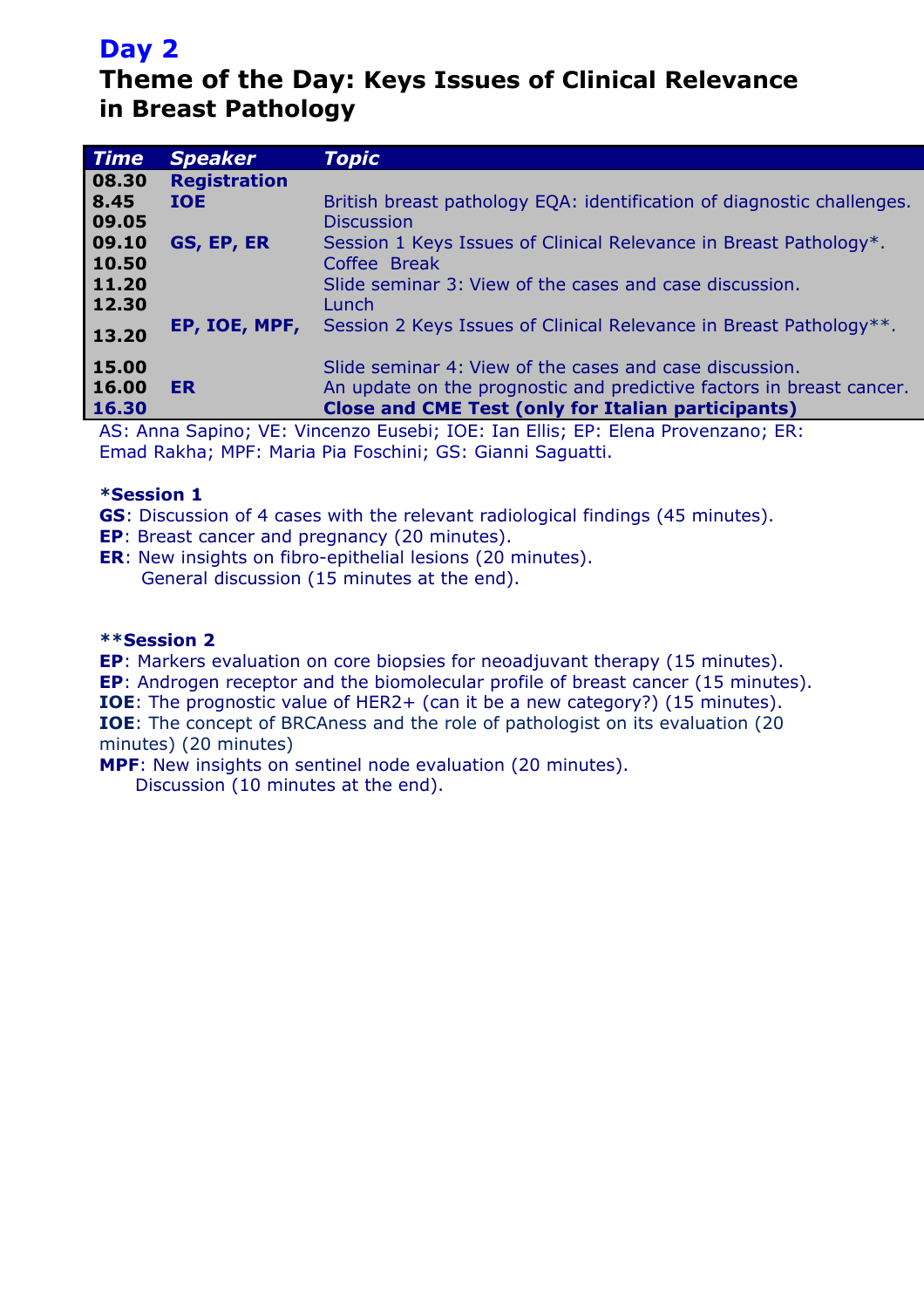# **Faculty**

Ian O Ellis: Dept Histopathology, University of Nottingham (UK); Vincenzo Eusebi: Dept of Pathology, Alma Mater Studiorum, University of Bologna (Italy); Maria Pia Foschini: Unit of Pathological Anatomy Histology and Cytology "Marcello Malpighi", Alma Mater Studiorum University of Bologna, Bellaria Hospital, Dept of Biomedical Sciences and Neuromotor (Dibinem), Bologna (Italy);

Emad Rakha: Dept Histopathology, University of Nottingham (UK);

Elena Provenzano: Dept Histopathology, University of Cambridge (UK);

Anna Sapino:University of Torino, IRCCS Candiolo,Torino (Italy);

Invited speaker:

Gianni Saguatti, Breast Unit, Bellaria Hospital, ASL Bologna, Bologna (Italy).

## **Scientific Information:**

All cases presented in each seminar will be illustrated by digital slides. The participants will receive the slides before the course.

CME Accreditation the Nottingham/Bologna Breast Pathology masterclass 2017 will be granted by the Italian CME credits.

**Scientific Coordinators**: Maria Pia Foschini, Bologna (Italy) Emad Rakha, Nottingham (Uk).

## **Organizing secretariat**:

Catherine Douglas-Morgan [Catherine.Douglas-Morgan@nottingham.ac.uk](mailto:Catherine.Douglas-Morgan@nottingham.ac.uk) Elisabetta Carlino [elisabetta.carlino@unibo.it](mailto:elisabetta.carlino@unibo.it)

**Meeting Venue**: Relais Bellaria Hotel & Congressi Via Altura, 11/bis - Bologna (Italy)

## **Registration:**

In order to register, please fill the form on line and send it to the organizing Secretariat <https://nottinghambreastpathologymasterclass.com/registration/>

Registration will be valid only upon receipt of the full payment.

Registration Fees:

|                                                 | Before 30 <sup>th</sup> March 2017 | After 30th March 2017 |
|-------------------------------------------------|------------------------------------|-----------------------|
| Registration comprising<br>admission to screens | 395 euro                           | 420 euro              |
| Registration no screen                          | 250 euro                           | 300 euro              |
| <b>access</b>                                   |                                    |                       |

All Registration fees include: • Admission to all scientific sessions • CME Credits • Congress kit • Breaks and lunch.

## **Registration and fee payment:** please see

<https://nottinghambreastpathologymasterclass.com/registration/>

## **Cancellation**

Any cancellation must be notified in writing to Catherine Douglas-Morgan in case of cancellation before April 1st, 2017 we will refund your registration fee minus 50% charge for administrative proceedings.